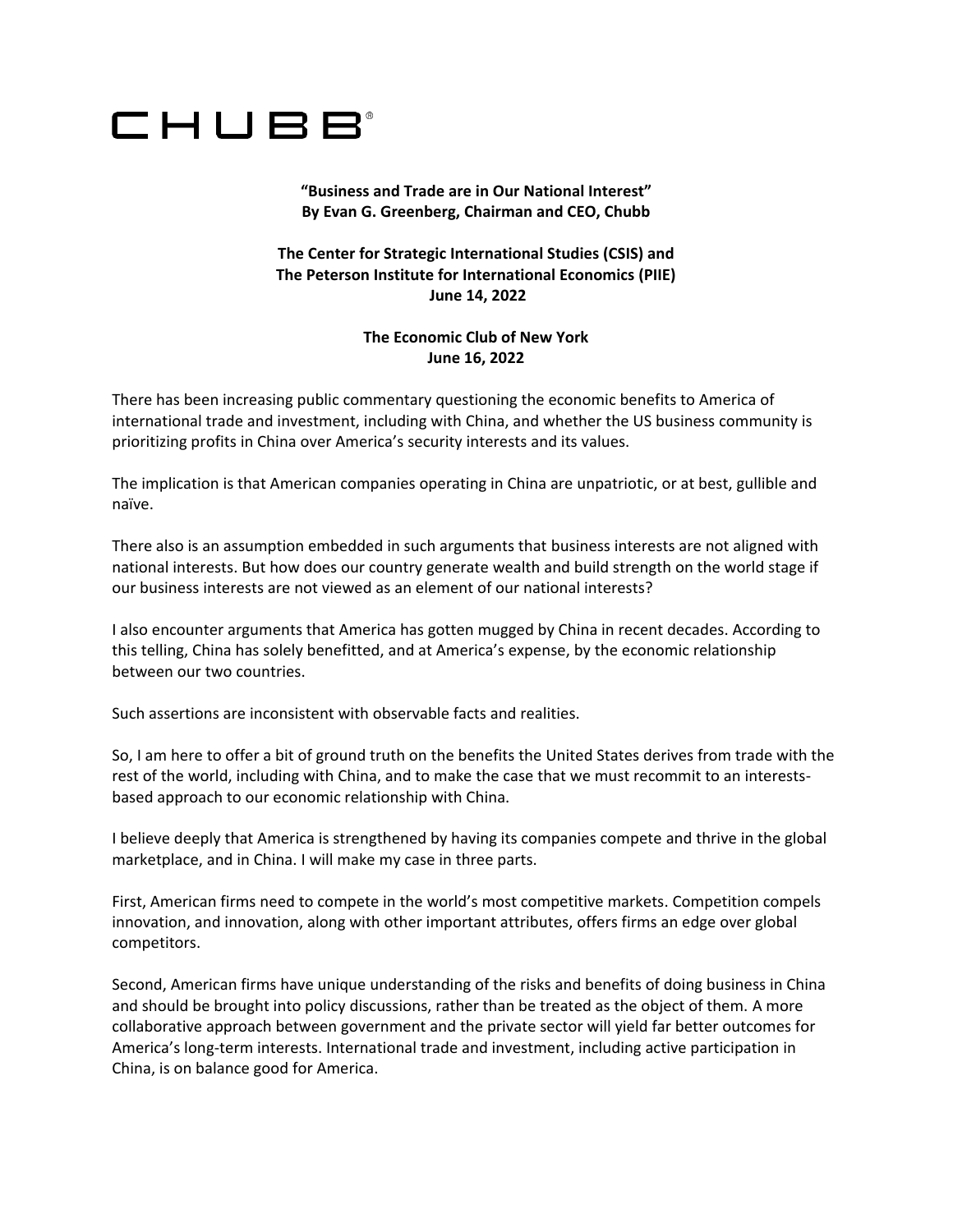Third, it is critical that American companies act according to their vision of corporate governance and values in China. American businesses generally operate on the basis that transparency, fairness and respect for the individual strengthen their own performance. These firms provide a powerful example in China, a country that in important respects is moving away from market-driven decision-making. And they must continue to reflect the best of America in their operations in China.

I know that my efforts to elevate the public debate on China may invite criticism, since my company has a clear financial stake in the direction of this debate.

But I am willing to make the case because I believe that the choices our country makes about our economic relationship with China and trade generally will have a significant bearing on America's national security and global competitiveness in the  $21<sup>st</sup>$  century.

These choices must be grounded in reasoned debate based on available facts, and not left to voices on either extreme of the political spectrum to define.

Members of the business community have been generally quiet on this subject, reticent to speak up out of concerns of vilification. Yet, their voices are important to the knowledge and perspective they lend to the debate. Silencing debate is not how our democracy is designed to operate.

Just look at Asia today: Beyond our military, America's greatest source of strength and influence is its active business sector and its sizable investments made over decades.

But as international trade has gone out of political favor in the United States, there has been less robust debate about what set of trade policies would best protect and advance America's interests.

Before delving into China, a few points to highlight on trade.

As countries have opened their economies to trade and investment, advanced economies such as ours have created jobs in services and manufacturing. The United States exports more than \$2.5 trillion in goods and services annually. According to the Business Roundtable, trade supported over 41 million American jobs in 2019 (latest figure). US trade-related employment grew four times faster than total employment since 1992.

It is not just large multinational companies that profit from these trends. Today, small and medium enterprises are increasingly benefiting from global trade alongside multinational corporations. As digital trade continues to grow, so too will opportunities for American companies of all sizes to connect and compete in the global market. To put a point on it, there's almost 172,000 small businesses with fewer than 500 people exporting almost \$300 billion.

International trade increases competition, especially for firms that face few domestic competitors. When companies compete globally, they produce more efficiently, which helps drive down costs and reduces inflation. As companies grow and thrive, it means more jobs and employment. After all, it's strong, thriving business that creates jobs here and abroad. Consumers benefit with more variety and better reliability of products and services.

Globalization serves to pool talent and accelerates learning about what works or doesn't and why.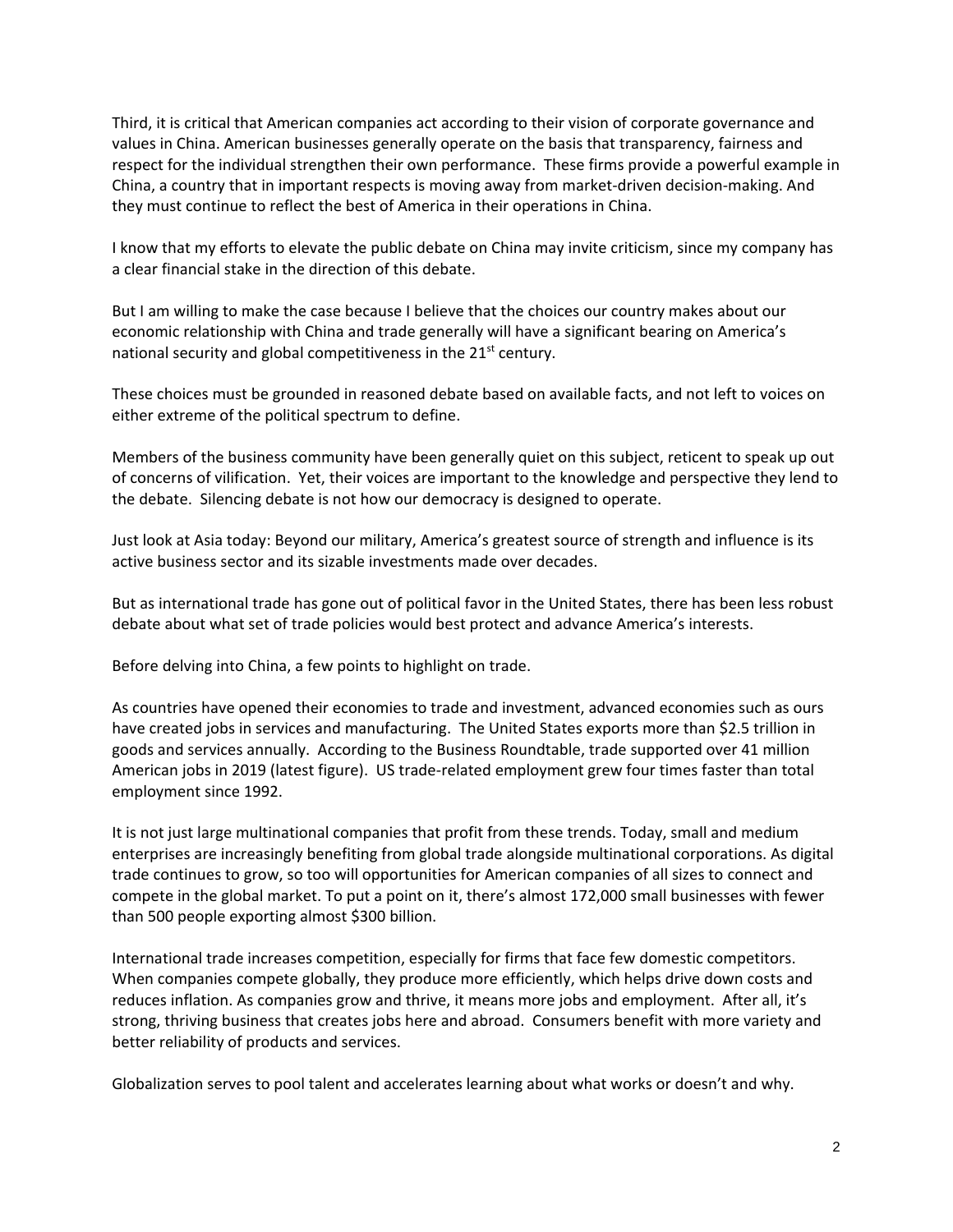The world is not standing still, though. While the United States has retreated from pursuing trade agreements, many other countries have moved ahead. Regional economic integration in Asia has advanced considerably in recent years without the United States. This has placed American firms at a disadvantage with their international peers in the world's most dynamic region.

Alongside our aircraft carriers and our fighter jets, what Asian countries want most from the United States is increased market access and deeper trade and investment ties. After all, the business of Asia is business. So, proposals for new regional economic frameworks that do not include market access are going to fall short.

We are at a point where the long-standing consensus in favor of open, rules-based trade has broken down. Critics suggest that policy has not served our workers well and believe the benefits of trade should be more equitably distributed. But creating and maintaining those trade benefits is equally as important.

The Biden Administration's Indo-Pacific Economic Framework, and the US-EU Trade and Technology Council, are both good faith efforts to build rules for  $21^{st}$  century trade challenges. The administration deserves credit for prioritizing efforts in Asia and Europe to advance digital trade and develop standards for new and emerging technologies.

While unpopular to say, we should also seek to join the Comprehensive and Progressive Agreement for Trans–Pacific Partnership (CPTPP). The truth is that any trade initiative that does not include market access, services, investment and intellectual property protections, or dispute settlement provisions, and doesn't tackle subsidies, will fall well short of our most recent high standard agreement – USMCA – which happened to receive broad bipartisan support in Congress.

Pursuing Administrative arrangements, instead of formal trade agreements, is viewed as a sign of America's diminishing ambition on trade, and will raise questions about the durability of the arrangements.

Rather than shrink our ambition to match the political mood of the moment, the United States needs to rediscover its determination to lead on trade.

There is a strong, strategic rationale for the United States to reassert leadership on trade. Deeper economic integration between the United States and our Asian partners would bind our fortunes together more tightly. It would give the region greater confidence in America's staying power. It also would undercut Beijing's preferred narrative that Asian countries should stand with China to prosper instead of siding with the United States and missing out. And finally, it advances our vision of marketoriented, rules-based trade and economics.

I have detected rising levels of concern among the policy community about America's competitiveness with China's economic model. I do not share these anxieties.

I am confident in America's economic model. No other governance and economic system has generated more wealth and national strength for its people than ours. This fact ought to offer us a bit more selfconfidence and strategic patience about our capacity to outcompete China.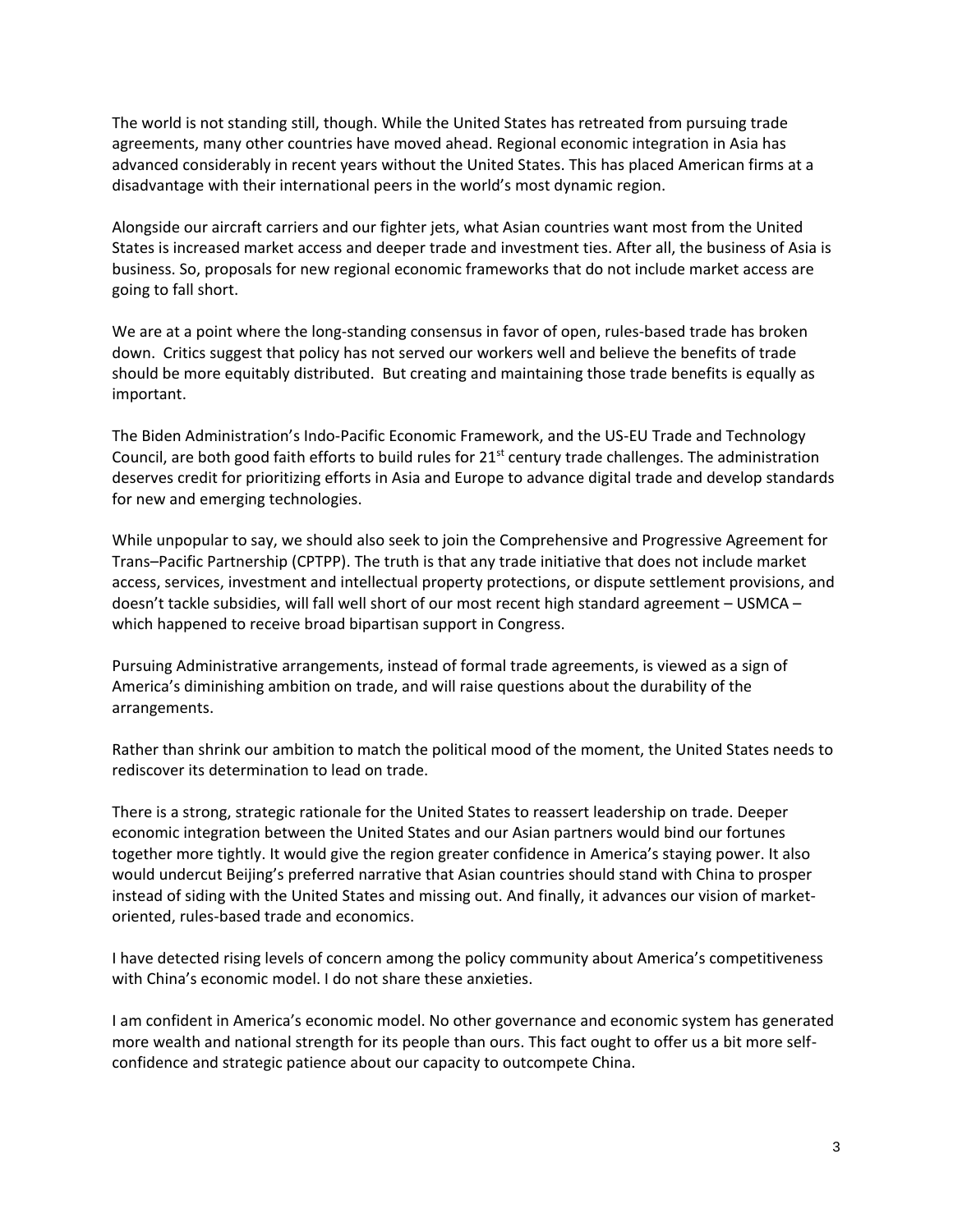I support the United States vigorously defending and protecting its strategic interests, and I expect China to do the same. This is particularly true in advanced technologies, especially those that involve national security or represent certain leading-edge economic capabilities.

The central question is not whether the United States should defend itself, but rather how it can do so most effectively. We must be able to protect our national security *and* our economic prosperity. Our economic strength is the foundation upon which our national security is built.

Our national ambitions are advanced by remaining a powerhouse of innovation. This requires the United States government to protect the right of its companies to monetize their intellectual property. The competition that our companies encounter in China and around the world pushes them to improve. This process benefits our firms and our workers.

Too often lately, China economic policy decisions in Washington have been made in the name of national security or worker's rights, but without an appreciable understanding of their economic effects. We should not allow the important work of protecting our workers to be turned into a vehicle for promoting outsized protectionism. The more that policy decisions degrade our companies' capability to compete abroad, the more they will sap America's national strength over time.

Defensive policymaking is not a new phenomenon.

For generations, politicians have bemoaned foreign competition hollowing out American competitiveness. Whether the imports arrived from Germany or Japan, Mexico or China, there have been protectionist laments. The current protectionist calls for America to decouple from China are not new. But here are the facts:

Likely upwards of one-half to two-thirds of global economic growth in the coming years will come from the Indo-Pacific region. The region is home to over 50% of the world's population, almost 60% of the world's youth, and 60% of GDP. In other words, the global growth story in the coming decades will be substantially defined by Asia's dynamism.

Within Asia, China is becoming increasingly central to value chains. Even as there is decoupling in hightechnology sectors across the Pacific, there is recoupling within Asia.

Trade and investment flows between China and other Asian economies are growing. This is true almost across the board, and includes economies such as Japan, India, Taiwan, and Vietnam who all have rivalrous relations with Beijing.

The United States fits this profile as well. The cold reality is that trade flows between the US and China are rising, even with reciprocal tariffs in place. The 2021 data show two-way trade hit a record \$657 billion.

China enjoys unique advantages in the global economy. It sits at the center of the world's most dynamic region, with 20% of the world's population, a fiercely competitive business environment in many sectors, clustering effects around innovation, world-class infrastructure, and an abundance of affordable engineering talent.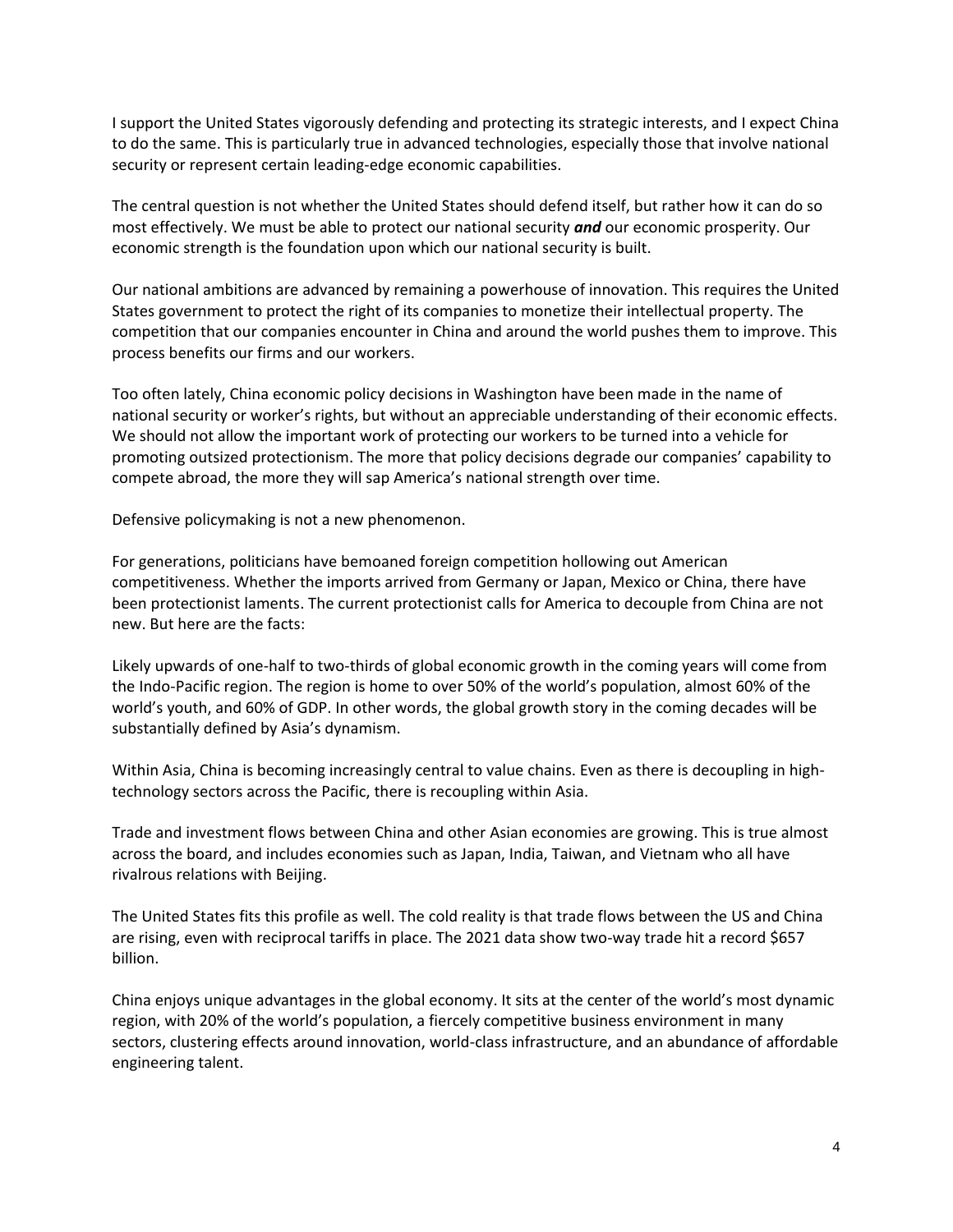Irrespective of whether we like China or not, the country is likely to account for a substantial portion of global economic growth. Some experts estimate that China could contribute upwards of one-third to one-half of global economic growth in the coming years, though this level of contribution deserves to be questioned, owing to China's economic policy direction. While there is room for debate over how much China will contribute to global growth, there is little dispute that China's increasingly statist policies are damaging its own economic expansion.

China's size does not mean the United States should allow China to walk over us because we desire access to their market. American firms are stronger when they compete in China's market, but not at all costs. Reciprocity and rules-based trade are principles that American policymakers must uphold, not abandon.

To be clear, I support the principle of reciprocity in the broad sense, not the use of the term to advocate for mechanical tit-for-tat actions that tip the United States into a race to the bottom with China. I would like the United States to draw upon all available levers to push for a more level playing field for competition.

And it is vital that the United States address problematic behavior. Certain Chinese economic policies are adding strain to the US-China relationship. State-backed efforts to prop up national champions, including by subsidizing production, flooding overseas markets, and undermining international competition, are a direct challenge to American interests.

These are not problems that lend themselves to unilateral American solutions, though.

Contrary to what some in the US hope, Washington does not have unilateral economic leverage to compel China to submit to American demands to reform its economy or political system.

## Here's why:

China has become the world's largest recipient of inbound foreign direct investment, though flows have dried up recently. In 2020, China's share of global FDI rose to an all-time high of 25% of flow. While some of this investment originated in the United States, the bulk came from Europe, the Middle East, and other parts of Asia. In other words, arguments that China is reliant on American capital, and that America can change China by withholding investment flows, deserve to be interrogated.

China also is the top trading partner for more than 100 countries globally. Every one of America's closest partners around the world has a deep economic relationship with China. None would be willing to end its economic relationship absent a dramatic Chinese action.

Given these realities, American interests are ill-served when policymakers put trade in competition with trust or values.

America's partners in Europe, Asia, and elsewhere do not welcome China's assault on individual liberties, but they also do not see trade policy as the venue to adjudicate those differences. Rather, they seek to address differences over values in the political and diplomatic arena.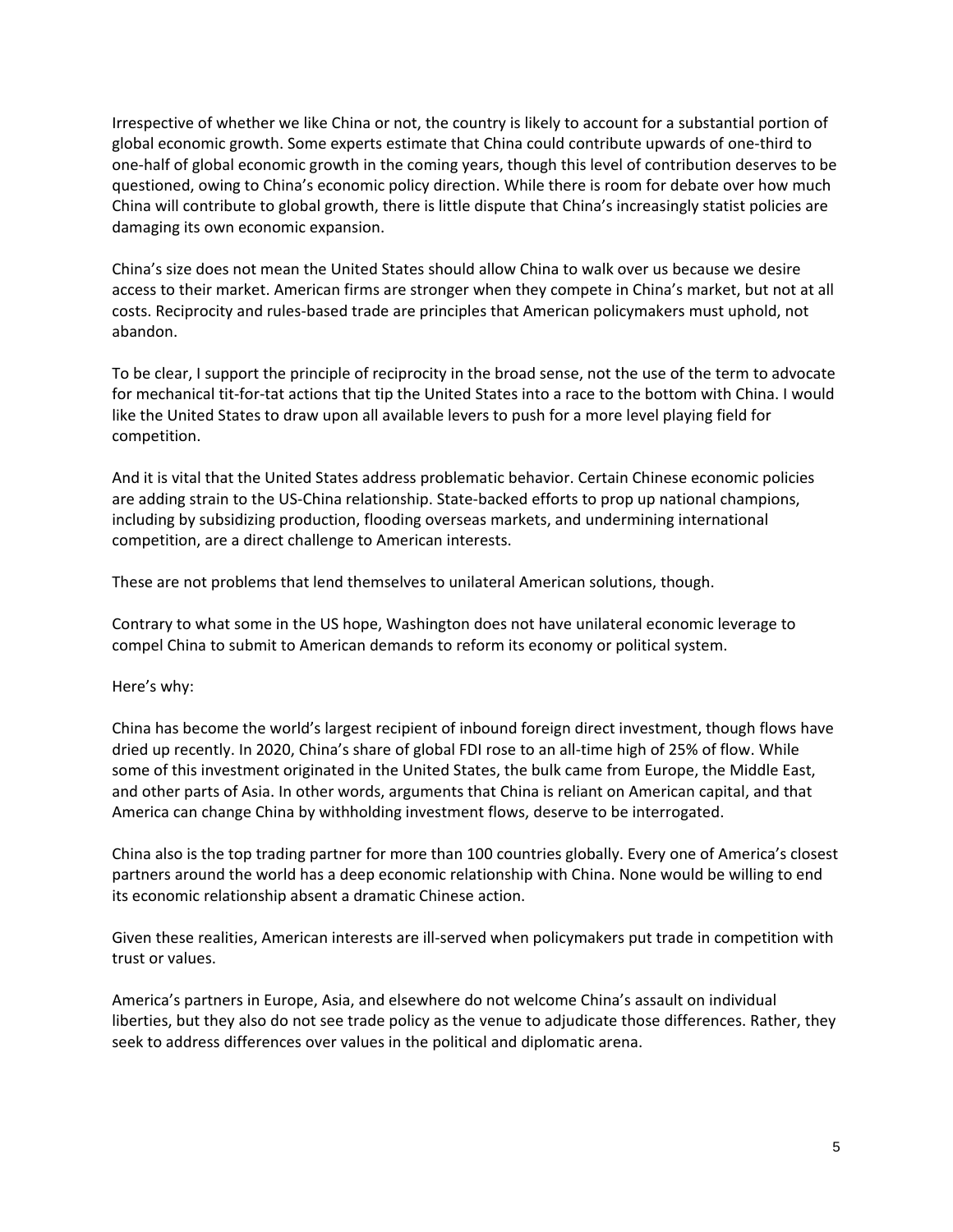America also is not taking steps to attract our global partners to bind their futures more closely to our own. We are not further opening our markets and liberalizing trade policy to incentivize countries to put greater weight on their economic and overall relationship with us.

In other words, all of our partners are going to continue to trade and invest in both the United States *and* China.

The objective, therefore, is not to try to "contain" China; it is to outperform China. We should be promoting and literally leading with our vision for rules-based international trade, rather than be playing defense against China's efforts to legitimize their own economic model. And the United States should have ample confidence in its capacity to do so.

Our economy remains more than 25% larger than China's. Our workers in many sectors are more productive. We enjoy the world's reserve currency and a higher education system that is the envy of the world. We have a transparent and a reasonably predictable legal system.

We have traditionally been open to immigration, though of late we have been more limiting. We will need to continue to foster a culture that attracts the brightest minds and those who want to work hard for a better life to our shores.

At the same time, given the scale of the challenges from China's own behavior, we will need to strengthen our self-awareness of how our actions are interpreted by our allies and partners. They all recognize that full-scale US-China economic decoupling is not a serious option. It can more accurately be described as an economic impossibility.

Global value chains for thousands of products flow through China before the finished products arrive in the United States. China increasingly conducts final assembly of products. The intermediate goods that go into those products sometimes originate in China, but many are made in countries around China.

Even if the United States, Canada, and Mexico wanted full-scale, across-the-board reshoring of production from China, there are too many missing pieces of the supply chain in North America to make production work at a speed, scale, or price that could be competitive with companies that continue to produce in China.

To take a specific example, Mexico is moving in the wrong direction. Recent efforts to limit competition in the energy sector would dissuade manufacturers from moving to Mexico due to concerns over availability and cost, as well as difficulty in meeting climate-related commitments. Mexico is becoming an increasingly unattractive market for transferring production. Yet, we are doing too little to address the negative direction our southern neighbor is heading at a time when we should be focused on strengthening North America's competitive profile.

If American firms are the only ones to exit the China market while foreign competitors continue to enjoy the cost and efficiency advantages of producing in China, then US firms will relinquish global competitiveness.

To be clear, there will be cases of selective decoupling. There will be products that have such value to our national security, including economic, or our health security, that they justify being produced at a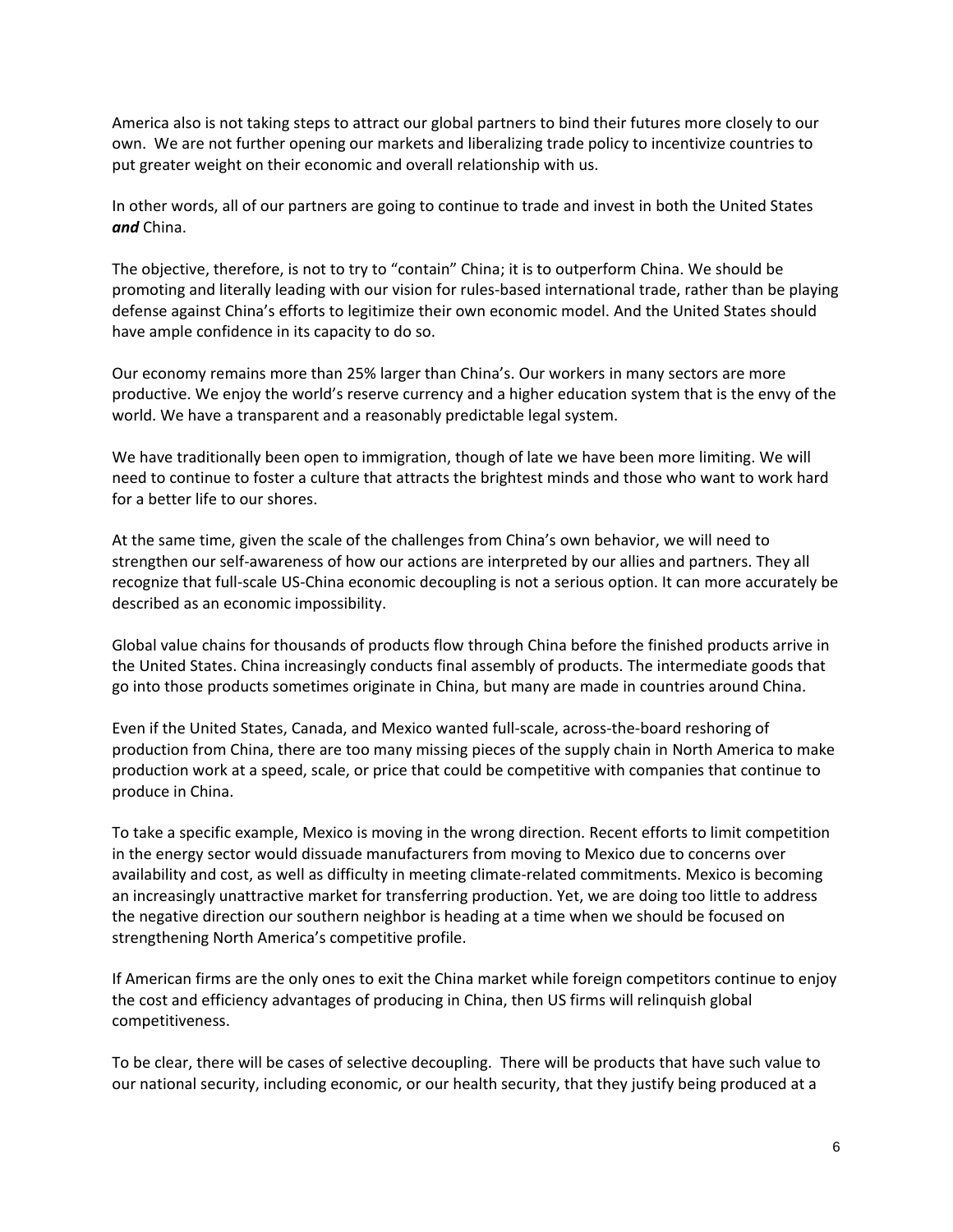higher price and lower efficiency in the United States. There may also be instances where companies decide for themselves to leave the Chinese market given their business models.

The more products that policymakers place within this protected net, though, the more costs that consumers will have to absorb to offset the inefficiencies.

If full-scale or large-scale "decoupling" becomes our goal, though, such a policy will feed China's worst instincts, undermine our own global economic competitiveness, and amount to a self-inflicted wedge between us and our allies.

Some may counter that China, not the US, is seeking to decouple, and that we should reciprocate. It is not in America's interest to relinquish market share in the world's second-largest economy, particularly when China's demand is growing for American exports, from apples to advanced vehicles.

It's not in America's national security interests to make China less dependent upon technology products made with American equipment and expertise. The less reliant China is on American-produced technology, the less leverage the United States will have to influence how China pursues its interests over time.

There are virtually no countries prepared to require their companies to exit the China market. On the margins, other countries may compel their companies to limit trade or investment with China in sensitive national security areas, but they are not likely to broadly cut off trade with China. If US policy decisions force American companies out of the China market, they will lose out economically, but China likely will still acquire the capabilities it seeks.

Don't just take my word for it. We have run this experiment before. Previously, the United States unilaterally banned the sale of satellite technology to China. The result – American companies lost revenue, European competitors filled the vacuum and reaped profits, and China got the capabilities it sought. This was a mistake Congress corrected.

Closing off American companies to China also would generate less cooperation between the United States and China at a moment when the planetary threats to both countries are growing more acute, from inflation to global financial volatility, climate change, health pandemics, etc.

In other words, China is an important market, and it is not going away. Given this reality, why wouldn't America's top firms want to be in the largest foreign market for wealth creation? American firms are becoming stronger by being pushed to out-compete their Chinese and foreign counterparts, by gaining scale, and by sharpening their capacity to monetize their innovations.

And many American firms have done tremendously well in China's market. Their revenues support jobs across the United States for designers and developers, marketers, logisticians, managers, lawyers, accountants, scientists, and so many others.

America's deep economic presence in China also has allowed US workers to profit from China's rise. The more their economy has grown, the more Chinese consumers have looked to American products as a symbol of quality. America's exports to China in recent decades have grown rapidly, and while there is no clear number on how many jobs our services and manufacturing exports to China support, we do know the US economy generates between two and three million new jobs a year.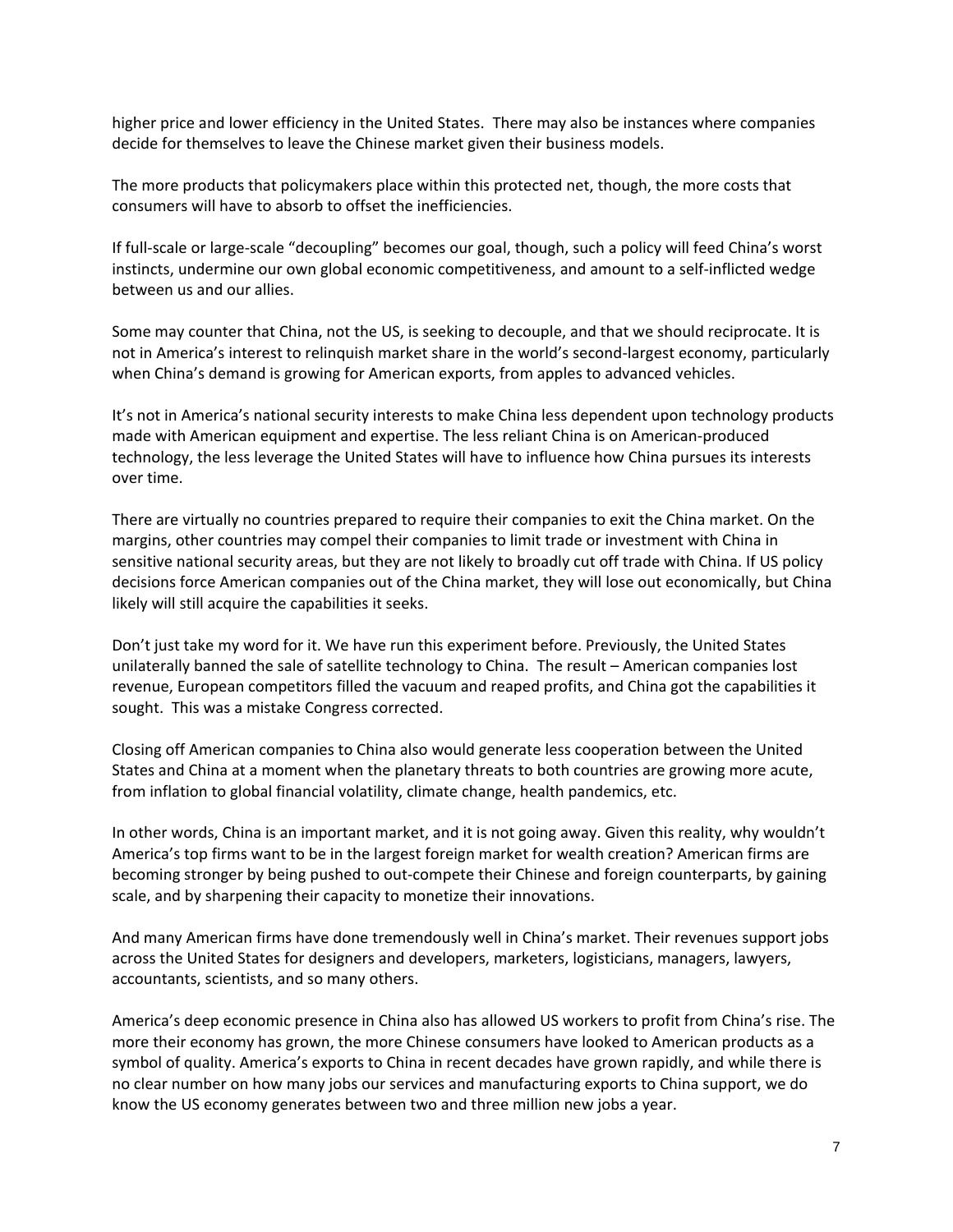Of course, such statistics provide cold comfort to those who have lost their jobs to companies that offshored production to China.

And many hard-working Americans have lost their jobs to lower-wage workers in China. During what is often referred to as the China shock, the period from 2000-2015 after China's accession into the WTO, recent research puts the upper-bound estimate of manufacturing jobs lost to China at about two million. In other words, according to economist Adam Posen, from 2000-2015, the China shock was responsible for displacing about 130,000 workers per year.

Looking backward and forward, automation and productivity gains likely pose greater threat to American manufacturing workers than China does.

But that doesn't make the experience any less painful for those individuals and communities who have suffered from trade with China.

The policy answer to this predicament is to defend our workers against Chinese dumping, if and when it occurs, to forge international coalitions to address China's non-market economic practices, and to find ways to provide effective and practical support to American workers, including by implementing policies to make them more competitive in the global economy.

The best way for the United States to address the hollowing out of America's manufacturing sector is to make the sector more globally competitive.

Unfortunately, as a country, we have underperformed on this score. We have not defended ourselves as strongly as we should have against distortive Chinese economic policies.

The goal of US trade policy should be reciprocity and equal treatment for American companies, not equal results in the form of managed trade. American companies and workers can compete against their Chinese peers, but they cannot be expected to compete against excessive sovereign government support.

In sectors where China proves unable or unwilling to allow reasonable access and make directional progress toward fair competition, we should look for reasonable limits on China's access here in sectors they prioritize and urge other partners around the world to follow suit.

We also should work with partners around the world to develop thoughtfully tailored outbound investment screening mechanisms and then implement such screening mechanisms in a coordinated fashion.

Capital from America or its security partners should not be supporting China's development of weapons being designed for use against us. American money also should not be used to support the development of tools to suppress citizens anywhere.

Given the dual-use nature of many existing and emerging technologies, setting boundaries around acceptable exports to China or investments in Chinese firms will be an ongoing policy challenge.

Such efforts would benefit from market insight in order to understand trade-offs of various approaches. These insights can best be achieved through genuine public-private dialogue, where business leaders are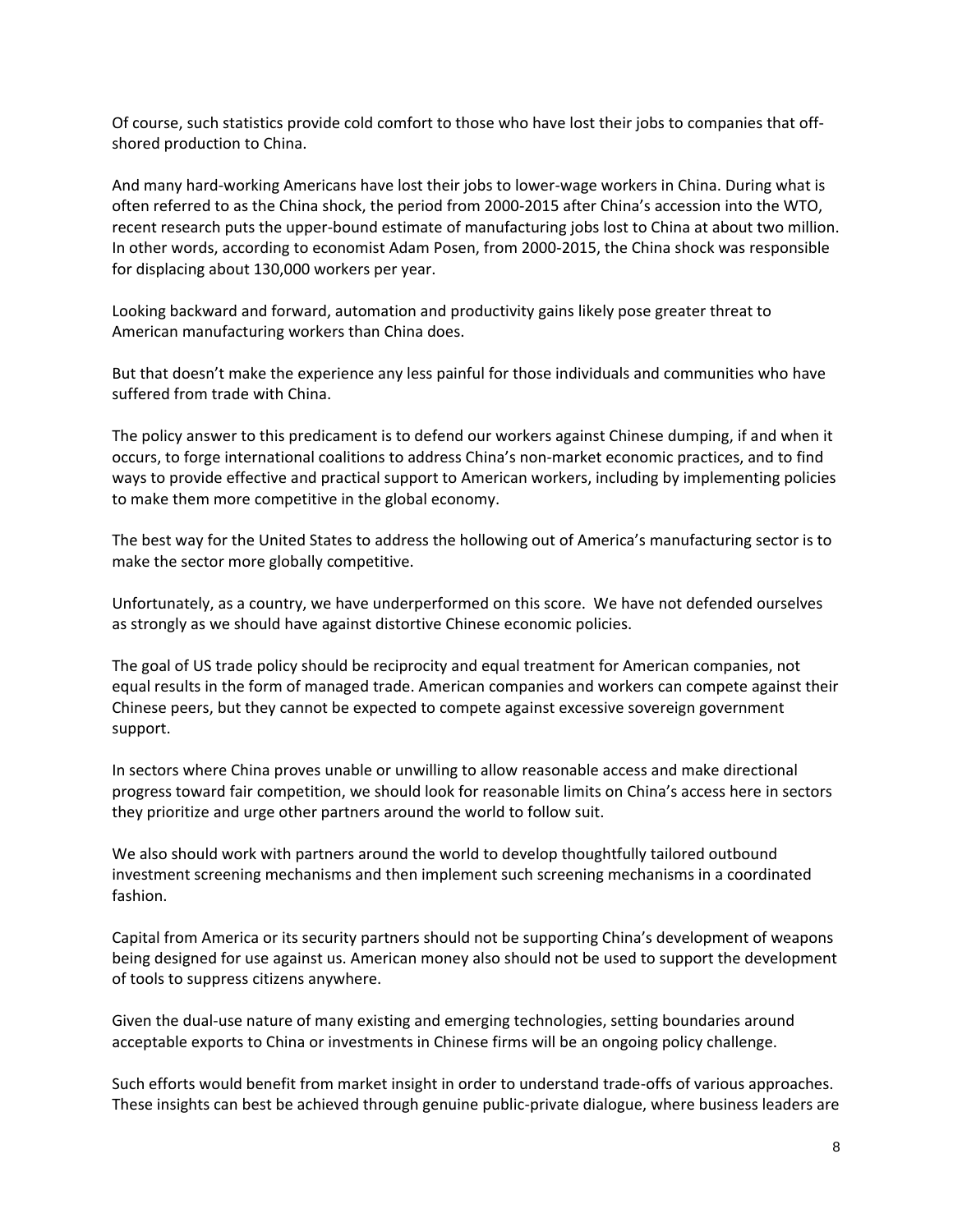brought into the discussion to help delineate where boundaries should be drawn.

With that information, national leaders can set principles to preserve an appropriate balance between national security and national economic competitiveness. Both are imperatives, both are mutually reinforcing, and both will be strengthened by maintaining reasonably high thresholds for government intervention – small garden, high walls. We need our companies to be able to sell their products in order to generate revenue for next generation technologies, while at the same time denying access to goods that put our national security at risk.

We also have not done enough to raise the competitiveness of members of our workforce who have been left behind.

America's trade adjustment assistance programs have been poorly structured, poorly executed, and poorly resourced. The US spends about a tenth of what other developed countries spend on these programs as a percentage of GDP. We need to do better as a society, and we can.

We need to raise worker productivity by expanding access to health care, child and elder care, and improving access and quality of education.

We also need to enable smart, lawful immigration at scale to ensure our workforce has the right skillset and capacity to meet our national requirements, understanding this is not taking jobs away from Americans.

At the same time, again, we must also protect ourselves against unfair economic behavior, intellectual property theft, forced technology transfer, commercially driven cyber-espionage, and widespread statebacked efforts to prop up national champions.

These are real challenges, but again, they are not challenges with unilateral American solutions.

Our best bet is to work with partners to craft responses that constrain China's excesses and limit its opportunities to take what it does not invent.

We have allies and partners whose interests and concerns about Chinese behavior are congruent with ours. This is an asymmetric advantage for the United States that we need to do a better job of exploiting.

Now, I recognize the deeply held views of some in the United States who believe American companies should not be present in China because of human rights abuses.

I do not know of any American CEO who celebrates authoritarianism in China, or in other countries including those that the United States considers allies or partners, and it is hardly my image for humanity. But it also is not my decision. China is a sovereign country. The same is true of every other country where my company operates around the world.

At the same time, we are not indifferent to policies that diminish individual freedom. No model of competition has succeeded where the state substitutes its judgment for that of markets, or where nonviolent ideas and opinions are criminalized.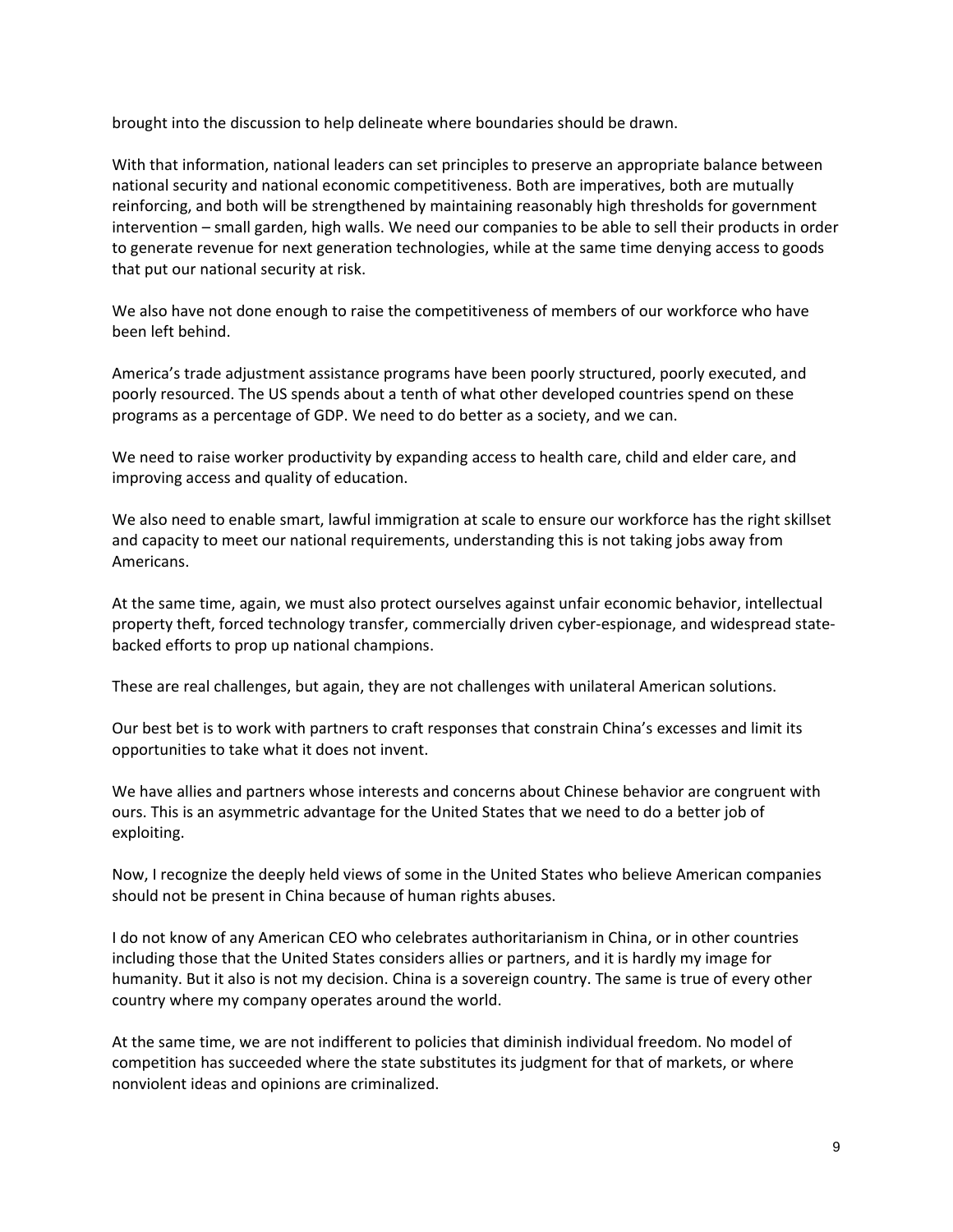I do not presume to tell China's leaders how to govern 1.4 billion people. China's leaders set the rules in their country. I do not. But I am candid in respectfully sharing my perspective as an American that China's leaders will need to find their way back to a more market-oriented path if they want to continue to create wealth for their people.

I have been involved in building businesses on the ground in China for 30 years. I have not simply been investing in China, I have been building there.

It is important to understand how the financial services industry operates around the world. If we want to provide insurance products and services in a country, we need to establish a regulated corporate presence there. We are not like a manufacturing company that can produce goods in the US and then ship those goods to many other countries around the world.

So, we established a business presence in China for insurance. We bought into a business that originally was 100% owned by state-owned enterprises. We have been taking the business private, and I believe we will soon be the first foreign company to take majority ownership of a financial services holding company in China.

The Chinese want my company there for a reason. We represent a dynamic, highly professional private sector model that they can use to accelerate the development of a modern insurance industry. This is something China wants and needs.

But our presence in China also is clearly in the interest of the United States, and of course, its profitability is in the interest of my company and our shareholders.

Chubb provides insurance protection and savings. We allow individuals to take better personal responsibility of their future and to limit their reliance on the state, thus relieving the state of its burden. We collect financial assets and invest them where they attract the best return, and not where it privileges state interests. As an example, we provide private sector solutions to help address the needs of China's aging population.

We also carry our American values and principles in how we conduct ourselves in China. We represent a market-oriented private sector model that believes in the sanctity of the individual, the rule of law, and in basic human rights. We not only assiduously follow local laws and regulations. We strive to adhere globally to the highest US-based standards of corporate governance and behavior – from compliance education to anti-bribery controls. We don't have different standards for employee behavior depending on where we operate.

We draw upon our global advantages and profit-seeking efficiency in our competition with Chinese firms.

We recognize that we are operating in a country where policy is decidedly moving toward a more statedriven economic model.

At the same time, and without mincing words, I am earnestly and quietly as candid with Chinese officials as I am with you today. I regularly defend the interests of my country and my company. I have always been clear in respectfully registering my concerns with Chinese leaders about unfair state subsidies, theft of intellectual property, forced transfer of sensitive technology, and other concerns. I tell Chinese